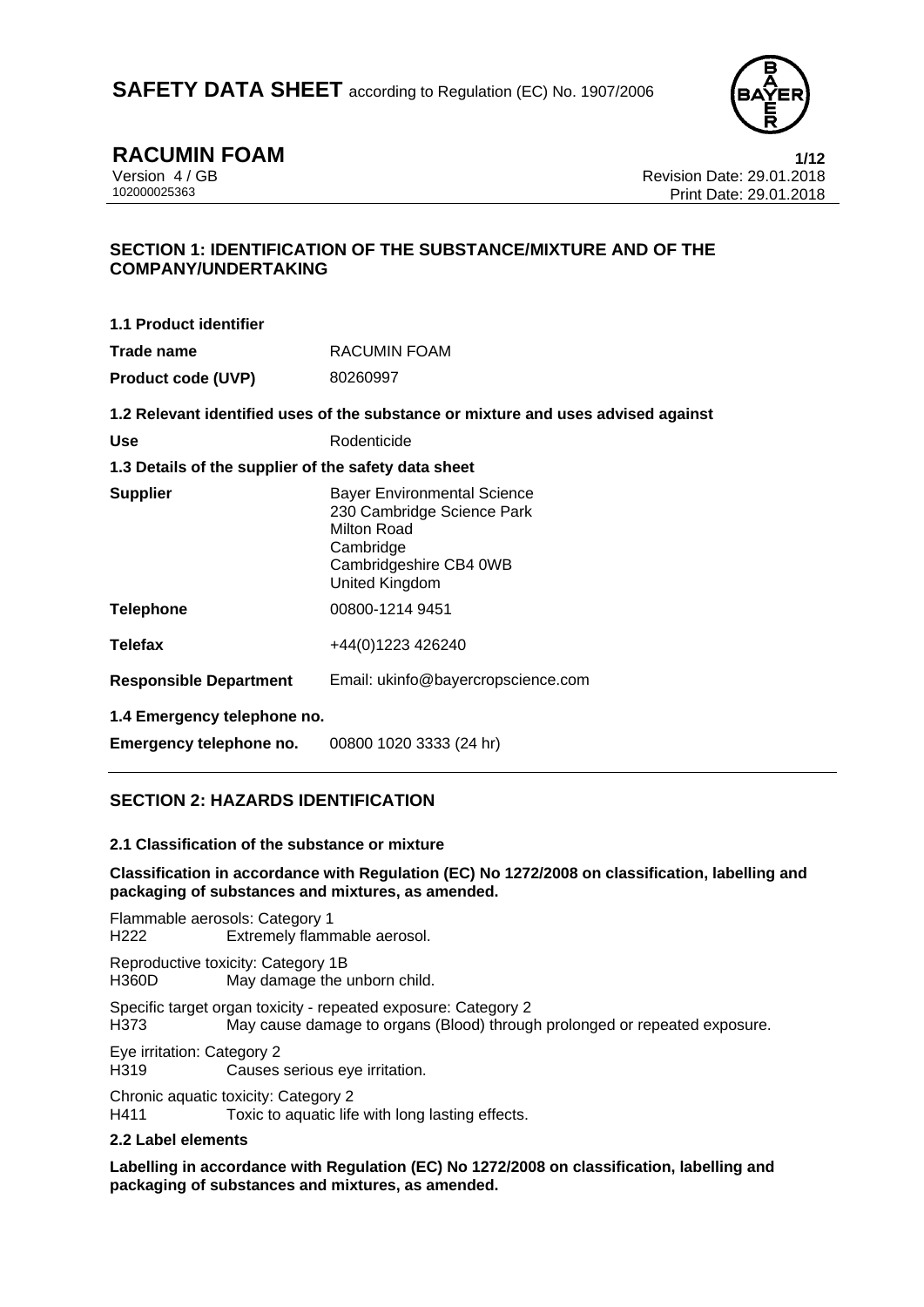

**RACUMIN FOAM** 2/12<br>Version 4/GB 29.01.2018 Version 4 / GB Revision Date: 29.01.2018 Print Date: 29.01.2018

Hazard label for supply/use required.

**Hazardous components which must be listed on the label:** 

- Coumatetralyl
- Isotridecylalcohol-6-ethoxylate
- Butane
- Propane



**Signal word:** Danger

#### **Hazard statements**

| H <sub>222</sub> | Extremely flammable aerosol.                                                                 |
|------------------|----------------------------------------------------------------------------------------------|
| H <sub>229</sub> | Pressurised container: May burst if heated.                                                  |
| <b>H360D</b>     | May damage the unborn child.                                                                 |
| H373             | May cause damage to organs (Blood) through prolonged or repeated exposure.                   |
| H319             | Causes serious eye irritation.                                                               |
| H411             | Toxic to aquatic life with long lasting effects.                                             |
| <b>EUH401</b>    | To avoid risks to human health and the environment, comply with the instructions for<br>use. |
|                  | Restricted to professional users.                                                            |

#### **Precautionary statements**

| P <sub>210</sub>  | Keep away from heat, hot surfaces, sparks, open flames and other ignition sources. No<br>smoking.                                                                                            |
|-------------------|----------------------------------------------------------------------------------------------------------------------------------------------------------------------------------------------|
| P <sub>2</sub> 11 | Do not spray on an open flame or other ignition source.                                                                                                                                      |
| P <sub>251</sub>  | Do not pierce or burn, even after use.                                                                                                                                                       |
| P <sub>280</sub>  | Wear protective gloves/ protective clothing/ eye protection/ face protection.                                                                                                                |
| $P308 + P311$     | IF exposed or concerned: Call a POISON CENTER/doctor/physician.                                                                                                                              |
| P <sub>501</sub>  | Dispose of contents/container to a licensed hazardous-waste disposal contractor or<br>collection site except for empty clean containers which can be disposed of as non-<br>hazardous waste. |

## **2.3 Other hazards**

Pressurised container, heating will cause pressure rise with a risk of bursting. Because of antivitamin K properties of the active ingredient, absorption can inhibit blood coagulation and cause haemorrhagic syndrome.

## **SECTION 3: COMPOSITION/INFORMATION ON INGREDIENTS**

#### **3.2 Mixtures**

#### **Chemical nature**

Aerosol dispenser (AE) Coumatetralyl 0,4 %

#### **Hazardous components**

Hazard statements according to Regulation (EC) No. 1272/2008

| <b>Name</b> | `-No.<br>יי | <b>Classification</b> | $\Gamma\%$<br>Conc |
|-------------|-------------|-----------------------|--------------------|
|             |             |                       |                    |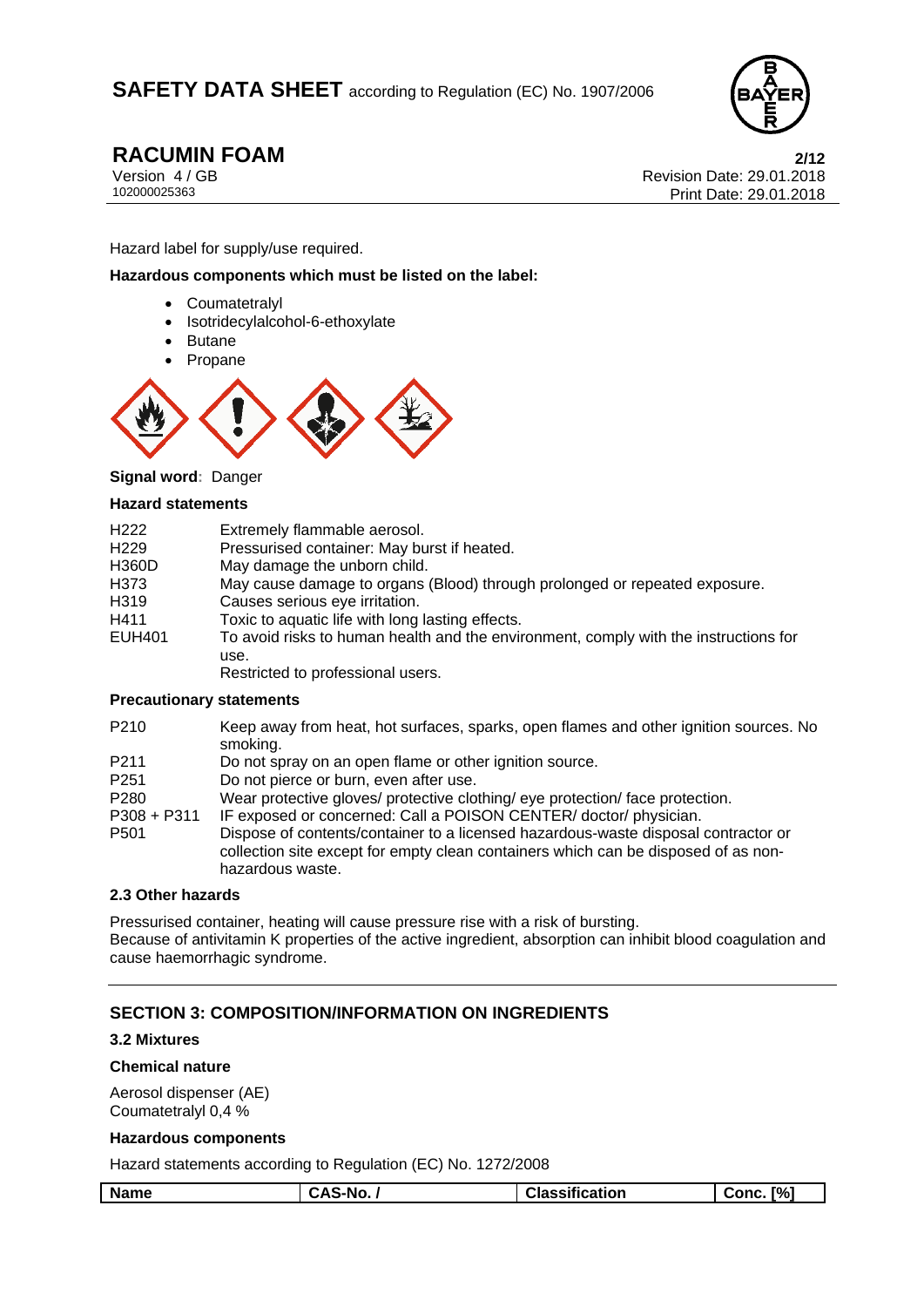

**RACUMIN FOAM** 3/12<br>Version 4/GB 8/12 Revision Date: 29.01.2018 Version 4 / GB Revision Date: 29.01.2018 Print Date: 29.01.2018

|                                     | $EC-No.$ /<br><b>REACH Reg. No.</b>            | <b>REGULATION (EC) No</b><br>1272/2008                                                                              |                |
|-------------------------------------|------------------------------------------------|---------------------------------------------------------------------------------------------------------------------|----------------|
| Coumatetralyl                       | 5836-29-3<br>$227 - 424 - 0$                   | Acute Tox. 1, H330<br>Acute Tox. 2, H300<br>Acute Tox. 2, H310<br><b>STOT RE 1, H372</b><br>Aquatic Chronic 3, H412 | 0.40           |
| Isotridecylalcohol-6-<br>ethoxylate | 69011-36-5<br>500-241-6                        | Acute Tox. 4, H302<br>Eye Dam. 1, H318                                                                              | $> 1.00 - < 3$ |
| Glycerine                           | $56 - 81 - 5$<br>200-289-5                     | Not classified                                                                                                      | > 1.00         |
| <b>Butane</b>                       | 106-97-8<br>203-448-7<br>01-2119474691-32-xxxx | Flam. Gas 1, H220<br>Press, Gas                                                                                     | > 1.00         |
| Propane                             | 74-98-6<br>200-827-9<br>01-2119486944-21-xxxx  | Flam. Gas 1, H220<br>Press, Gas                                                                                     | >1             |

## **Further information**

For the full text of the H-Statements mentioned in this Section, see Section 16.

## **SECTION 4: FIRST AID MEASURES**

## **4.1 Description of first aid measures**

| <b>General advice</b> | Move out of dangerous area. When symptoms develop and persist,<br>seek medical advice. Place and transport victim in stable position (lying<br>sideways).                                                                                             |
|-----------------------|-------------------------------------------------------------------------------------------------------------------------------------------------------------------------------------------------------------------------------------------------------|
| <b>Inhalation</b>     | Move to fresh air. Keep patient warm and at rest. Call a physician or<br>poison control center immediately.                                                                                                                                           |
| <b>Skin contact</b>   | Wash off thoroughly with plenty of soap and water, if available with<br>polyethyleneglycol 400, subsequently rinse with water. If symptoms<br>persist, call a physician.                                                                              |
| Eye contact           | Rinse immediately with plenty of water, also under the eyelids, for at<br>least 15 minutes. Remove contact lenses, if present, after the first 5<br>minutes, then continue rinsing eye. Get medical attention if irritation<br>develops and persists. |
| Ingestion             | Do NOT induce vomiting. Call a physician or poison control center<br>immediately. Rinse mouth.                                                                                                                                                        |
|                       | 4.2 Most important symptoms and effects, both acute and delayed                                                                                                                                                                                       |
| <b>Symptoms</b>       | If large amounts are ingested, the following symptoms may occur:                                                                                                                                                                                      |
| Ш                     | Internal and external bleeding, shock possible                                                                                                                                                                                                        |
|                       | Symptoms and hazards refer to effects observed after intake of<br>significant amounts of the active ingredient(s).                                                                                                                                    |

**4.3 Indication of any immediate medical attention and special treatment needed**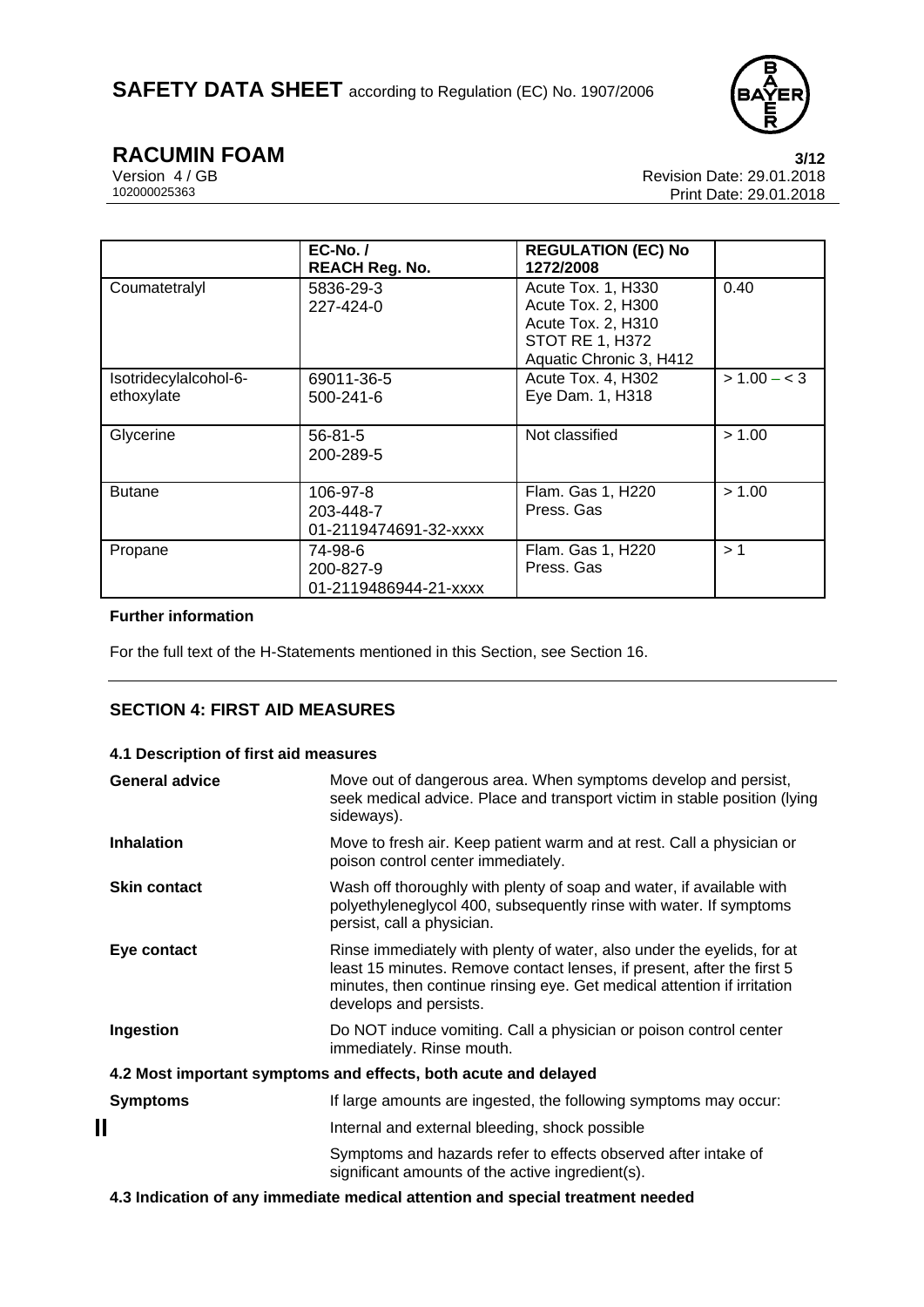

**RACUMIN FOAM** 4/12<br>Version 4/GB 4/12<br>Revision Date: 29.01.2018 Version 4 / GB Revision Date: 29.01.2018 Print Date: 29.01.2018

| <b>Risks</b>     | Because of antivitamin K properties of the active ingredient, absorption<br>can inhibit blood coagulation and cause haemorrhagic syndrome.                                                                                                                                                                                                                                                                                                                                 |
|------------------|----------------------------------------------------------------------------------------------------------------------------------------------------------------------------------------------------------------------------------------------------------------------------------------------------------------------------------------------------------------------------------------------------------------------------------------------------------------------------|
| <b>Treatment</b> | Treat symptomatically. Antidote: Vitamine K1. Cases of severe<br>poisoning may require the usual measures like application of blood<br>products or transfusions. Necessity and efficacy have to be assessed<br>by INR. In case of ingestion gastric lavage should be considered in<br>cases of significant ingestions only within the first 2 hours. However,<br>the application of activated charcoal and sodium sulphate is always<br>advisable. Monitor: blood picture. |

## **SECTION 5: FIREFIGHTING MEASURES**

| 5.1 Extinguishing media                                         |                                                                                                                                                                                                                                                                     |
|-----------------------------------------------------------------|---------------------------------------------------------------------------------------------------------------------------------------------------------------------------------------------------------------------------------------------------------------------|
| <b>Suitable</b>                                                 | Use water spray, alcohol-resistant foam, dry chemical or carbon<br>dioxide.                                                                                                                                                                                         |
| <b>Unsuitable</b>                                               | High volume water jet                                                                                                                                                                                                                                               |
| 5.2 Special hazards arising<br>from the substance or<br>mixture | Dangerous gases are evolved in the event of a fire.                                                                                                                                                                                                                 |
| 5.3 Advice for firefighters                                     |                                                                                                                                                                                                                                                                     |
| <b>Special protective</b><br>equipment for firefighters         | In the event of fire and/or explosion do not breathe fumes. In the event<br>of fire, wear self-contained breathing apparatus.                                                                                                                                       |
| <b>Further information</b>                                      | Remove product from areas of fire, or otherwise cool containers with<br>water in order to avoid pressure being built up due to heat. Contain the<br>spread of the fire-fighting media. Do not allow run-off from fire fighting<br>to enter drains or water courses. |

## **SECTION 6: ACCIDENTAL RELEASE MEASURES**

|                                         | 6.1 Personal precautions, protective equipment and emergency procedures                                                                                                                                                                                                                   |
|-----------------------------------------|-------------------------------------------------------------------------------------------------------------------------------------------------------------------------------------------------------------------------------------------------------------------------------------------|
| <b>Precautions</b>                      | Avoid contact with spilled product or contaminated surfaces. Use<br>personal protective equipment. Remove all sources of ignition.                                                                                                                                                        |
|                                         | When dealing with a spillage do not eat, drink or smoke.                                                                                                                                                                                                                                  |
| <b>6.2 Environmental</b><br>precautions | Do not allow to get into surface water, drains and ground water. If<br>spillage enters drains leading to sewage works inform local water<br>company immediately. If spillage enters rivers or watercourses, inform<br>the Environment Agency (emergency telephone number 0800<br>807060). |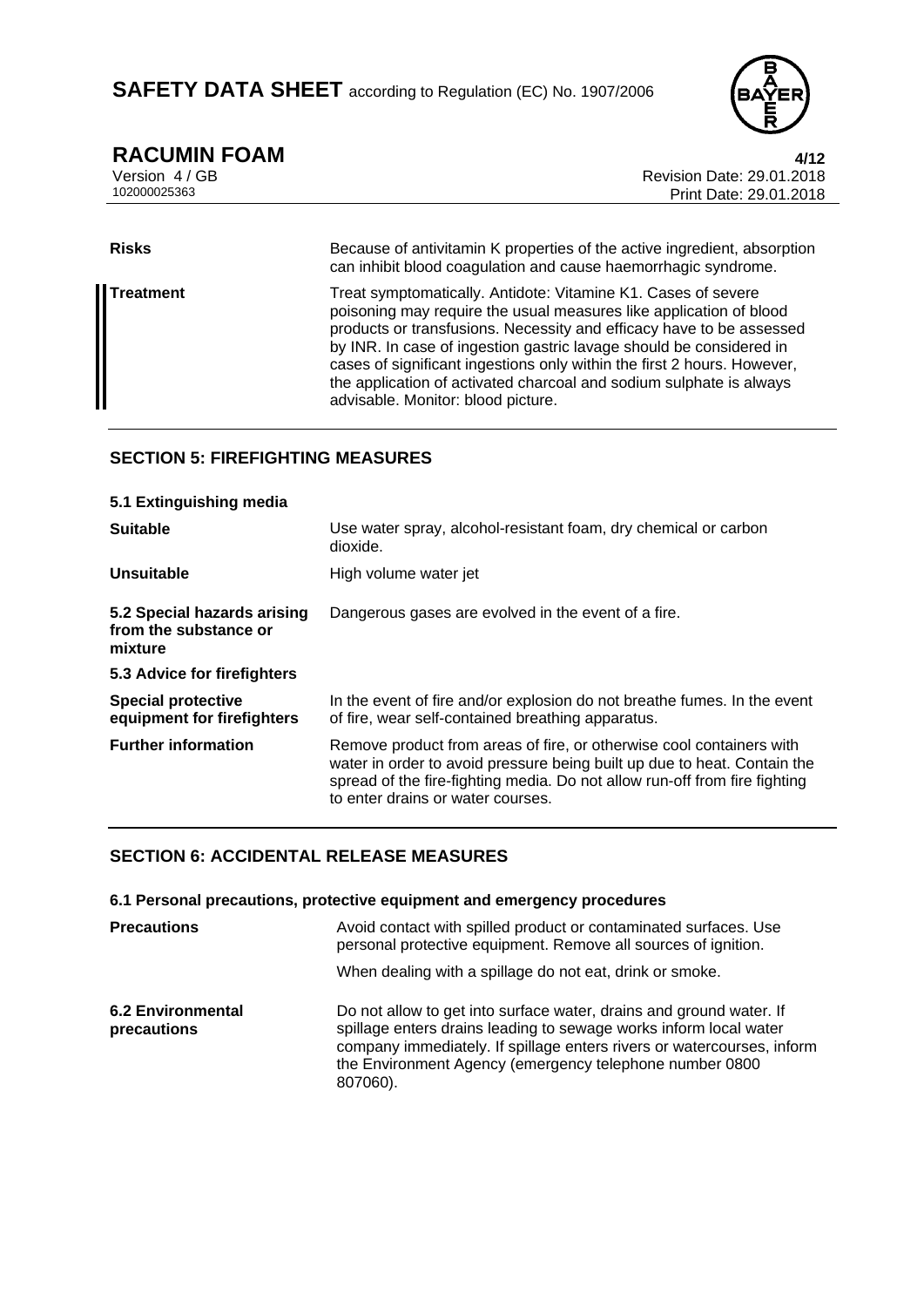

**RACUMIN FOAM** 5/12<br>Version 4/GB 6/12<br>Revision Date: 29.01.2018 Version 4 / GB Revision Date: 29.01.2018 Print Date: 29.01.2018

#### **6.3 Methods and materials for containment and cleaning up**

| Methods for cleaning up            | The nature of this product, when contained in commercial packs,<br>makes spillage unlikely. However, if significant amounts are spilled<br>nevertheless, the following advice is applicable. Clean contaminated<br>floors and objects thoroughly, observing environmental regulations.<br>Collect and transfer the product into a properly labelled and tightly<br>closed container. |
|------------------------------------|--------------------------------------------------------------------------------------------------------------------------------------------------------------------------------------------------------------------------------------------------------------------------------------------------------------------------------------------------------------------------------------|
| <b>Additional advice</b>           | Check also for any local site procedures.                                                                                                                                                                                                                                                                                                                                            |
| 6.4 Reference to other<br>sections | Information regarding safe handling, see section 7.<br>Information regarding personal protective equipment, see section 8.<br>Information regarding waste disposal, see section 13.                                                                                                                                                                                                  |

## **SECTION 7: HANDLING AND STORAGE**

## **7.1 Precautions for safe handling**

| Advice on safe handling                                          | No specific precautions required when handling unopened<br>packs/containers; follow relevant manual handling advice. Ensure<br>adequate ventilation. Avoid contact with skin, eyes and clothing.                                                                                                                                                                                                                                                        |  |
|------------------------------------------------------------------|---------------------------------------------------------------------------------------------------------------------------------------------------------------------------------------------------------------------------------------------------------------------------------------------------------------------------------------------------------------------------------------------------------------------------------------------------------|--|
| <b>Advice on protection</b><br>against fire and explosion        | The product is extremely flammable. Keep away from heat and sources<br>of ignition. Take measures to prevent the build up of electrostatic<br>charge. Fire or intense heat may cause violent rupture of packages.                                                                                                                                                                                                                                       |  |
| <b>Hygiene measures</b>                                          | Avoid contact with skin, eyes and clothing. Keep working clothes<br>separately. Wash hands before breaks and immediately after handling<br>the product. Remove soiled clothing immediately and clean thoroughly<br>before using again. Garments that cannot be cleaned must be<br>destroyed (burnt).                                                                                                                                                    |  |
| 7.2 Conditions for safe storage, including any incompatibilities |                                                                                                                                                                                                                                                                                                                                                                                                                                                         |  |
| <b>Requirements for storage</b><br>areas and containers          | BEWARE: Aerosol is pressurized. Keep away from direct sun exposure<br>and temperatures over 50 °C. Do not open by force or throw into fire<br>even after use. Do not spray on flames or red-hot objects. Keep<br>containers tightly closed in a dry, cool and well-ventilated place. Store in<br>a place accessible by authorized persons only.<br>Keep out of reach of children and animals. Keep away from direct<br>sunlight. Protect from freezing. |  |
| Advice on common storage                                         | Keep away from food, drink and animal feedingstuffs.                                                                                                                                                                                                                                                                                                                                                                                                    |  |
| Suitable materials                                               | Aluminium with interior coating                                                                                                                                                                                                                                                                                                                                                                                                                         |  |
| 7.3 Specific end use(s)                                          | Refer to the label and/or leaflet.                                                                                                                                                                                                                                                                                                                                                                                                                      |  |

## **SECTION 8: EXPOSURE CONTROLS/PERSONAL PROTECTION**

## **8.1 Control parameters**

| <b>Components</b> | CAS-No.   | <b>Control parameters</b>       | Update | <b>Basis</b> |
|-------------------|-----------|---------------------------------|--------|--------------|
| Coumatetralyl     | 5836-29-3 | $0.01 \,\mathrm{mg/m}$<br>'TWA) |        | OES BCS*     |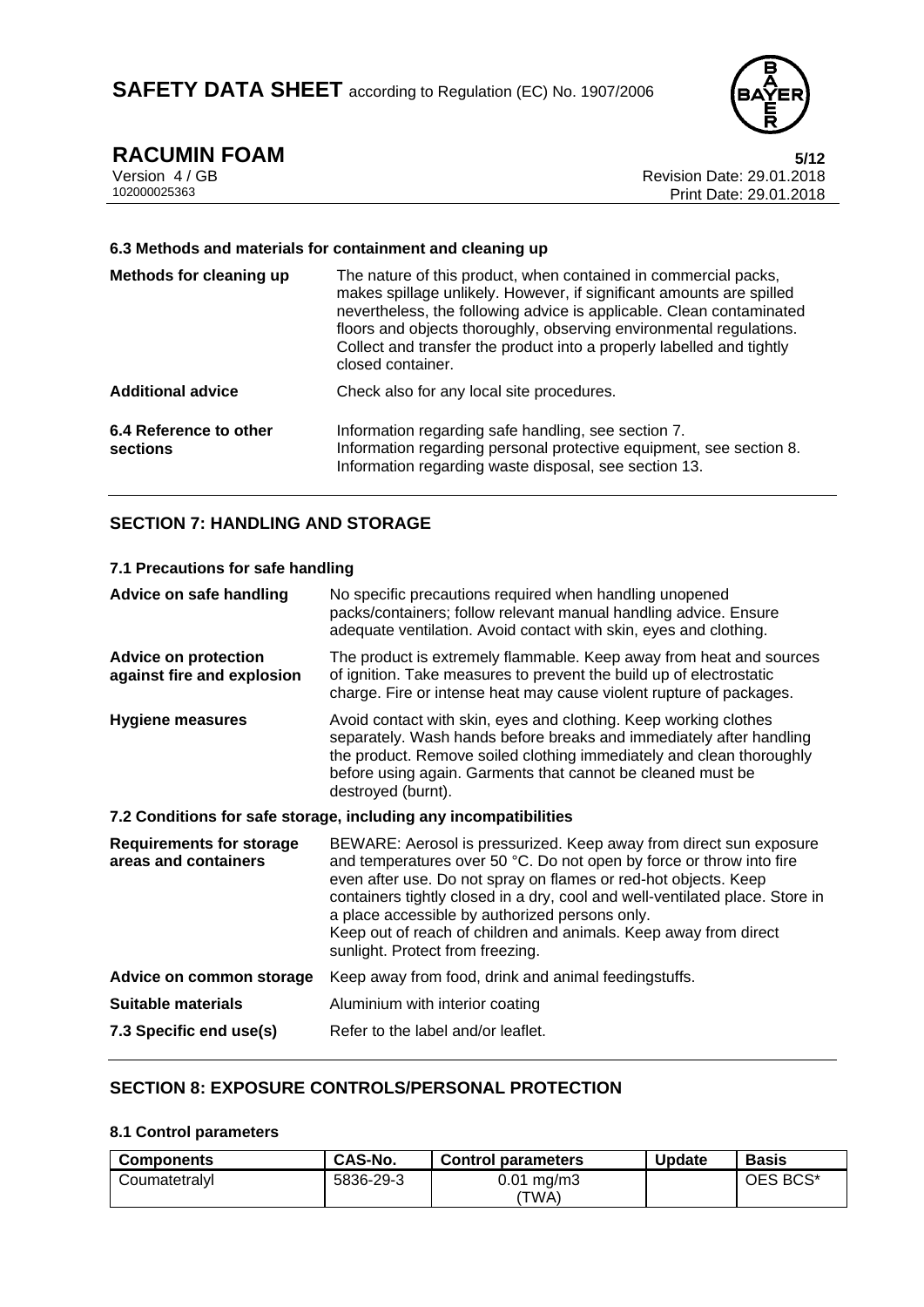

**RACUMIN FOAM** 6/12<br>Version 4/GB<br>Revision Date: 29.01.2018 Version 4 / GB Revision Date: 29.01.2018 Print Date: 29.01.2018

| Glycerine<br>(Mist.) | $56 - 81 - 5$ | 10 mg/m $3$<br>(TWA)          | 12 2011 | EH40 WEL |
|----------------------|---------------|-------------------------------|---------|----------|
| <b>Butane</b>        | 106-97-8      | 1,810 mg/m3/750 ppm<br>(STEL) | 12 2011 | EH40 WEL |
| <b>Butane</b>        | 106-97-8      | 1,450 mg/m3/600 ppm<br>(TWA)  | 12 2011 | EH40 WEL |

\*OES BCS: Internal Bayer AG, Crop Science Division "Occupational Exposure Standard"

## **8.2 Exposure controls**

**Refer to COSHH assessment (Control of Substances Hazardous to Health (Amendment) Regulations 2004). Engineering controls should be used in preference to personal protective equipment wherever practicable. Refer also to COSHH Essentials.**

#### **Personal protective equipment**

In normal use and handling conditions please refer to the label and/or leaflet. In all other cases the following recommendations would apply.

| <b>Respiratory protection</b> | Respiratory protection is not required under anticipated<br>circumstances of exposure.<br>Respiratory protection should only be used to control residual risk of<br>short duration activities, when all reasonably practicable steps have<br>been taken to reduce exposure at source e.g. containment and/or<br>local extract ventilation. Always follow respirator manufacturer's<br>instructions regarding wearing and maintenance.                                                                                                                                                                                                                                                                                                                                                                                                                                                                                               |                                                                     |  |
|-------------------------------|-------------------------------------------------------------------------------------------------------------------------------------------------------------------------------------------------------------------------------------------------------------------------------------------------------------------------------------------------------------------------------------------------------------------------------------------------------------------------------------------------------------------------------------------------------------------------------------------------------------------------------------------------------------------------------------------------------------------------------------------------------------------------------------------------------------------------------------------------------------------------------------------------------------------------------------|---------------------------------------------------------------------|--|
| <b>Hand protection</b>        | Please observe the instructions regarding permeability and<br>breakthrough time which are provided by the supplier of the gloves.<br>Also take into consideration the specific local conditions under which<br>the product is used, such as the danger of cuts, abrasion, and the<br>contact time.<br>Wash gloves when contaminated. Dispose of when contaminated<br>inside, when perforated or when contamination on the outside cannot<br>be removed. Wash hands frequently and always before eating,<br>drinking, smoking or using the toilet.<br>Personal protective equipment is not normally required. However, if<br>there is a risk of uncontrolled exposure to the contents, the following<br>should be considered.<br>Material<br>Nitrile rubber<br>Rate of permeability<br>$>480$ min<br>Glove thickness<br>$> 0.4$ mm<br>Protective index<br>Class 6<br><b>Directive</b><br>Protective gloves complying with EN<br>374. |                                                                     |  |
| Eye protection                |                                                                                                                                                                                                                                                                                                                                                                                                                                                                                                                                                                                                                                                                                                                                                                                                                                                                                                                                     | Wear goggles (conforming to EN166, Field of Use = 5 or equivalent). |  |
| Skin and body protection      | Wear standard coveralls and Category 3 Type 6 suit.<br>If there is a risk of significant exposure, consider a higher protective<br>type suit.<br>Wear two layers of clothing wherever possible. Polyester/cotton or<br>cotton overalls should be worn under chemical protection suit and<br>should be professionally laundered frequently.<br>If chemical protection suit is splashed, sprayed or significantly<br>contaminated, decontaminate as far as possible, then carefully<br>remove and dispose of as advised by manufacturer.                                                                                                                                                                                                                                                                                                                                                                                              |                                                                     |  |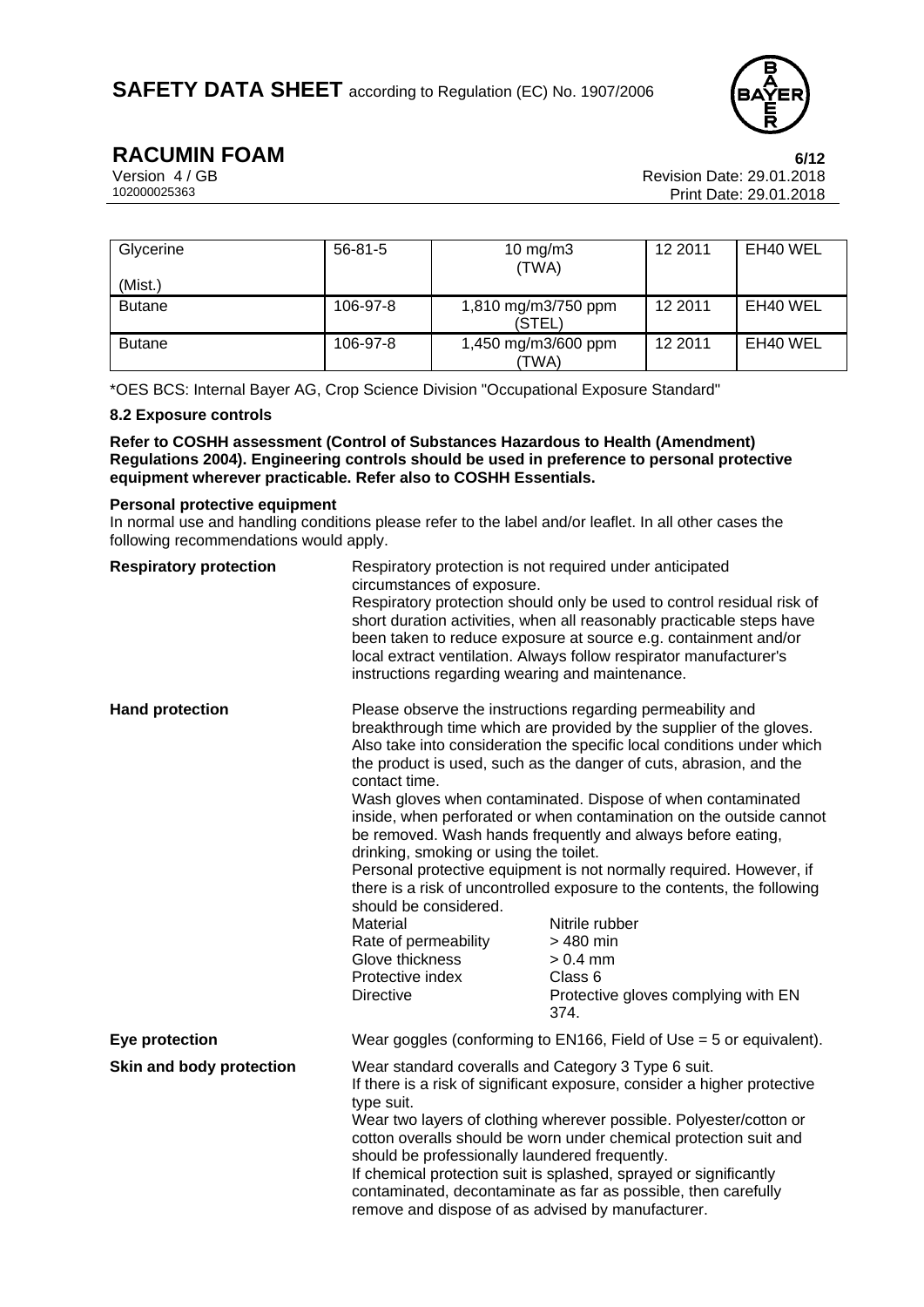

**RACUMIN FOAM** 7/12<br>Version 4/GB Revision Date: 29.01.2018 Version 4 / GB Revision Date: 29.01.2018 Print Date: 29.01.2018

## **SECTION 9: PHYSICAL AND CHEMICAL PROPERTIES**

| 9.1 Information on basic physical and chemical properties |                                                              |  |  |
|-----------------------------------------------------------|--------------------------------------------------------------|--|--|
| <b>Form</b>                                               | aerosol                                                      |  |  |
| <b>Colour</b>                                             | dark blue                                                    |  |  |
| <b>Odour</b>                                              | weak, characteristic                                         |  |  |
| <b>Density</b>                                            | ca. 0.95 $g/cm3$ at 20 °C                                    |  |  |
| <b>Water solubility</b>                                   | miscible                                                     |  |  |
| <b>Partition coefficient: n-</b><br>octanol/water         | Coumatetralyl: log Pow: 1.5 at 20 °C at pH 7                 |  |  |
| 9.2 Other information                                     | Further safety related physical-chemical data are not known. |  |  |

## **SECTION 10: STABILITY AND REACTIVITY**

| 10.1 Reactivity                            |                                                                                         |
|--------------------------------------------|-----------------------------------------------------------------------------------------|
| <b>Thermal decomposition</b>               | Stable under normal conditions.                                                         |
| <b>10.2 Chemical stability</b>             | Stable under recommended storage conditions.                                            |
| 10.3 Possibility of<br>hazardous reactions | No hazardous reactions when stored and handled according to<br>prescribed instructions. |
| 10.4 Conditions to avoid                   | Extremes of temperature and direct sunlight.                                            |
| 10.5 Incompatible materials                | Store only in the original container.                                                   |
| 10.6 Hazardous<br>decomposition products   | No decomposition products expected under normal conditions of use.                      |

## **SECTION 11: TOXICOLOGICAL INFORMATION**

#### **11.1 Information on toxicological effects**

| <b>Acute oral toxicity</b>       | ATE (Mix) (Rat) $>$ 2,000 mg/kg<br>Acute toxicity estimate<br>Calculation method |
|----------------------------------|----------------------------------------------------------------------------------|
| <b>Acute inhalation toxicity</b> | ATE (Mix) (Rat) $> 5.0$ mg/l<br>Acute toxicity estimate<br>Calculation method    |
| <b>Acute dermal toxicity</b>     | ATE (Mix) (Rat) $> 5,000$ mg/kg<br>Acute toxicity estimate<br>Calculation method |
| <b>Skin irritation</b>           | No skin irritation (Rabbit)                                                      |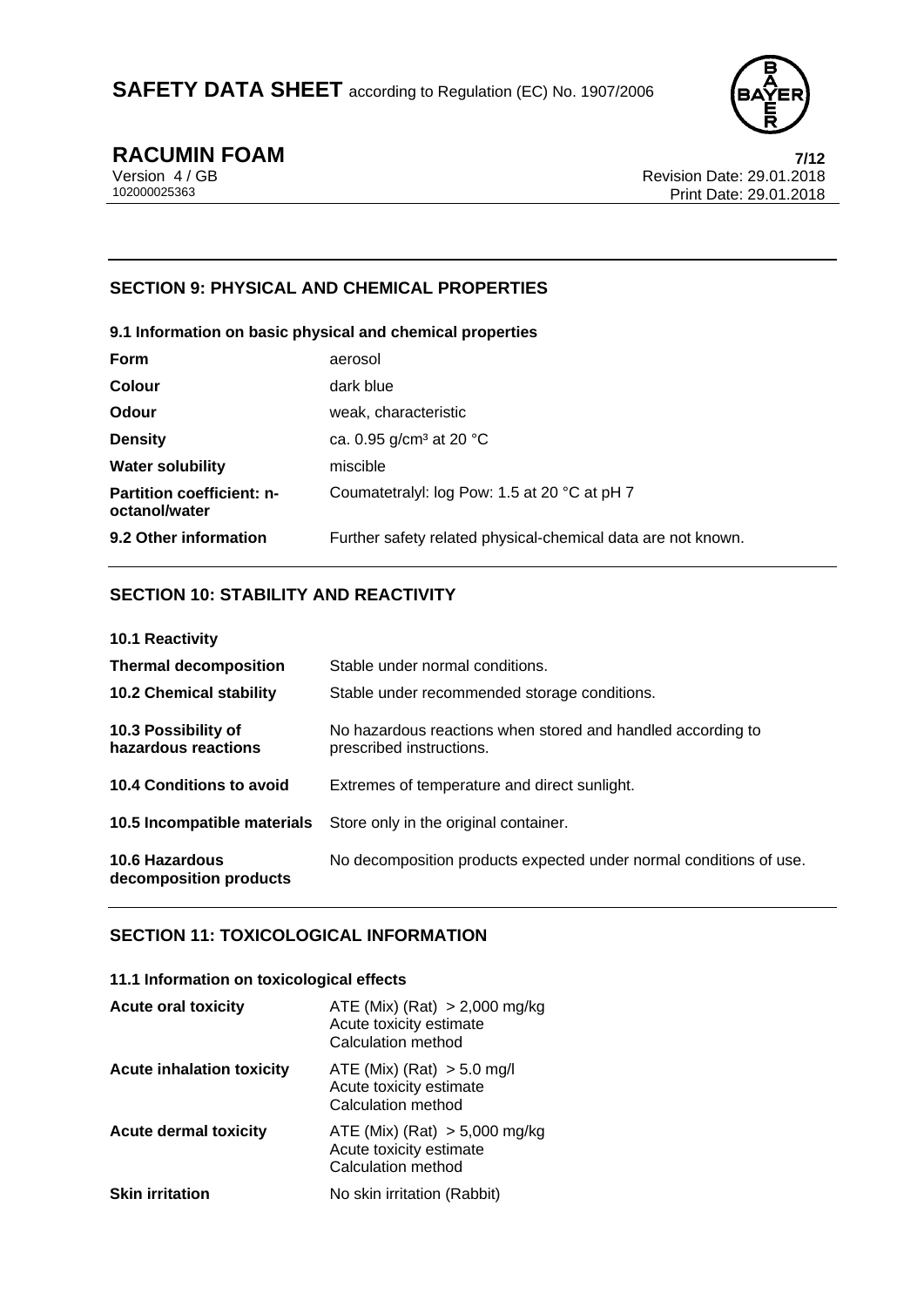

# **RACUMIN FOAM 8/12**

| Version 4/GB |  |
|--------------|--|
| 102000025363 |  |

Revision Date: 29.01.2018 Print Date: 29.01.2018

|                       | The information is derived from the properties of the individual<br>components.                                  |
|-----------------------|------------------------------------------------------------------------------------------------------------------|
| <b>Eye irritation</b> | Irritating to eyes. (Rabbit)<br>The information is derived from the properties of the individual<br>components.  |
| <b>Sensitisation</b>  | Non-sensitizing. (Guinea pig)<br>The information is derived from the properties of the individual<br>components. |

## **Assessment STOT Specific target organ toxicity – single exposure**

Coumatetralyl: Based on available data, the classification criteria are not met.

## **Assessment STOT Specific target organ toxicity – repeated exposure**

Coumatetralyl caused inhibition of blood coagulation possibly causing hemorrhagic syndrome in animal studies. The toxic effects of Coumatetralyl are related to antivitamin K properties.

#### **Assessment mutagenicity**

Coumatetralyl was not mutagenic or genotoxic in a battery of in vitro and in vivo tests.

#### **Assessment carcinogenicity**

Coumatetralyl is not considered carcinogenic.

#### **Assessment toxicity to reproduction**

Coumatetralyl is not considered a reproductive toxicant at non-maternally toxic dose levels.

#### **Assessment developmental toxicity**

Coumatetralyl: May damage the unborn child.

## **Aspiration hazard**

Based on available data, the classification criteria are not met.

## **SECTION 12: ECOLOGICAL INFORMATION**

| <b>Toxicity to fish</b>                             | LC50 (Oncorhynchus mykiss (rainbow trout)) 53 mg/l<br>Exposure time: 96 h<br>The value mentioned relates to the active ingredient coumatetraly. |
|-----------------------------------------------------|-------------------------------------------------------------------------------------------------------------------------------------------------|
| <b>Chronic toxicity to fish</b>                     | Oncorhynchus mykiss (rainbow trout)<br>NOEC: $5 \mu g/l$<br>Exposure time: 21 d<br>The value mentioned relates to the active ingredient.        |
| <b>Toxicity to aquatic</b><br>invertebrates         | EC50 (Daphnia magna (Water flea)) > 14 mg/l<br>Exposure time: 48 h<br>The value mentioned relates to the active ingredient coumatetraly.        |
| <b>Chronic toxicity to aquatic</b><br>invertebrates | NOEC (Daphnia magna (Water flea)): 0.1 mg/l<br>Exposure time: 21 d<br>The value mentioned relates to the active ingredient.                     |
| <b>Toxicity to aquatic plants</b>                   | IC50 (Desmodesmus subspicatus (green algae)) > 18 mg/l                                                                                          |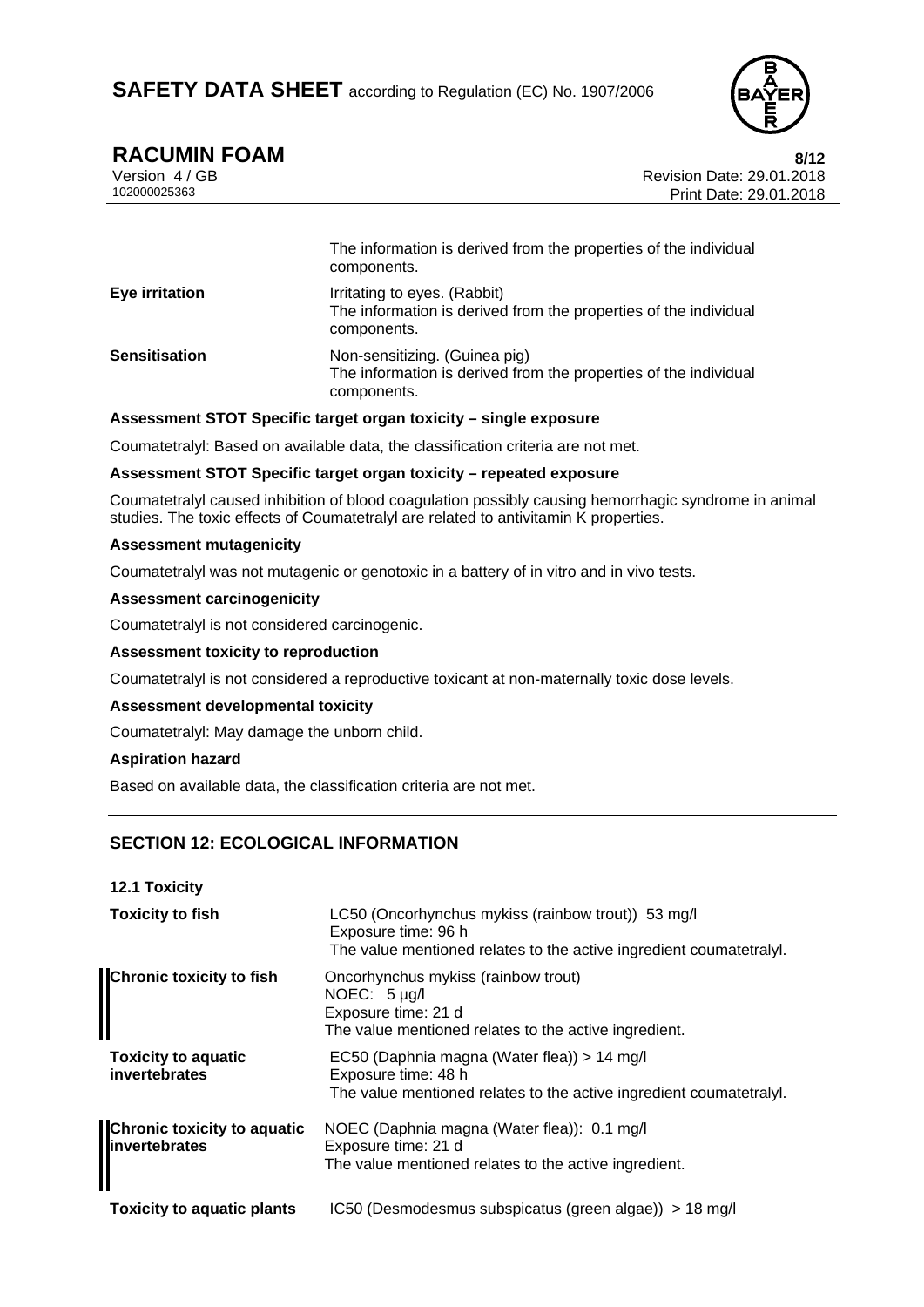

**RACUMIN FOAM** 9/12<br>Version 4/GB<br>Revision Date: 29.01.2018 Version 4 / GB Revision Date: 29.01.2018 Print Date: 29.01.2018

|                                             | Growth rate; Exposure time: 96 h<br>The value mentioned relates to the active ingredient coumatetraly.                                                                                           |
|---------------------------------------------|--------------------------------------------------------------------------------------------------------------------------------------------------------------------------------------------------|
| 12.2 Persistence and degradability          |                                                                                                                                                                                                  |
| <b>Biodegradability</b>                     | Coumatetralyl: < 60 %,<br>Not readily biodegradable.                                                                                                                                             |
| Koc                                         | Coumatetralyl: Koc: 258                                                                                                                                                                          |
| 12.3 Bioaccumulative potential              |                                                                                                                                                                                                  |
| <b>Bioaccumulation</b>                      | Coumatetralyl: Bioconcentration factor (BCF) 11.4<br>Does not bioaccumulate.                                                                                                                     |
| 12.4 Mobility in soil                       |                                                                                                                                                                                                  |
| Mobility in soil                            | Coumatetralyl: Moderately mobile in soils                                                                                                                                                        |
| 12.5 Results of PBT and vPvB assessment     |                                                                                                                                                                                                  |
| PBT and vPvB assessment                     | Coumatetralyl: This substance is not considered to be persistent,<br>bioaccumulative and toxic (PBT). This substance is not considered to be<br>very persistent and very bioaccumulative (vPvB). |
| 12.6 Other adverse effects                  |                                                                                                                                                                                                  |
| <b>Additional ecological</b><br>information | No other effects to be mentioned.                                                                                                                                                                |

## **SECTION 13: DISPOSAL CONSIDERATIONS**

## **13.1 Waste treatment methods**

| <b>Product</b>                      | Disposal of the liquid product when not contained in the aerosol<br>container by incineration in an appropriately licensed commercial<br>incinerator.<br>Advice may be obtained from the local waste regulation authority (part<br>of the Environment Agency in the UK). |
|-------------------------------------|--------------------------------------------------------------------------------------------------------------------------------------------------------------------------------------------------------------------------------------------------------------------------|
| <b>Contaminated packaging</b>       | Ensure aerosol container is empty before disposal.<br>Dispose of empty and cleaned packaging safely.<br>Not completely emptied packagings should be disposed of as<br>hazardous waste.                                                                                   |
| Waste key for the unused<br>product | 16 05 04* gases in pressure containers (including halons) containing<br>hazardous substances                                                                                                                                                                             |

## **SECTION 14: TRANSPORT INFORMATION**

## **ADR/RID/ADN**

| 1950            |
|-----------------|
| <b>AEROSOLS</b> |
| 21              |
| NOT APPLICABLE. |
| NO.             |
| NOT APPLICABLE. |
| D               |
|                 |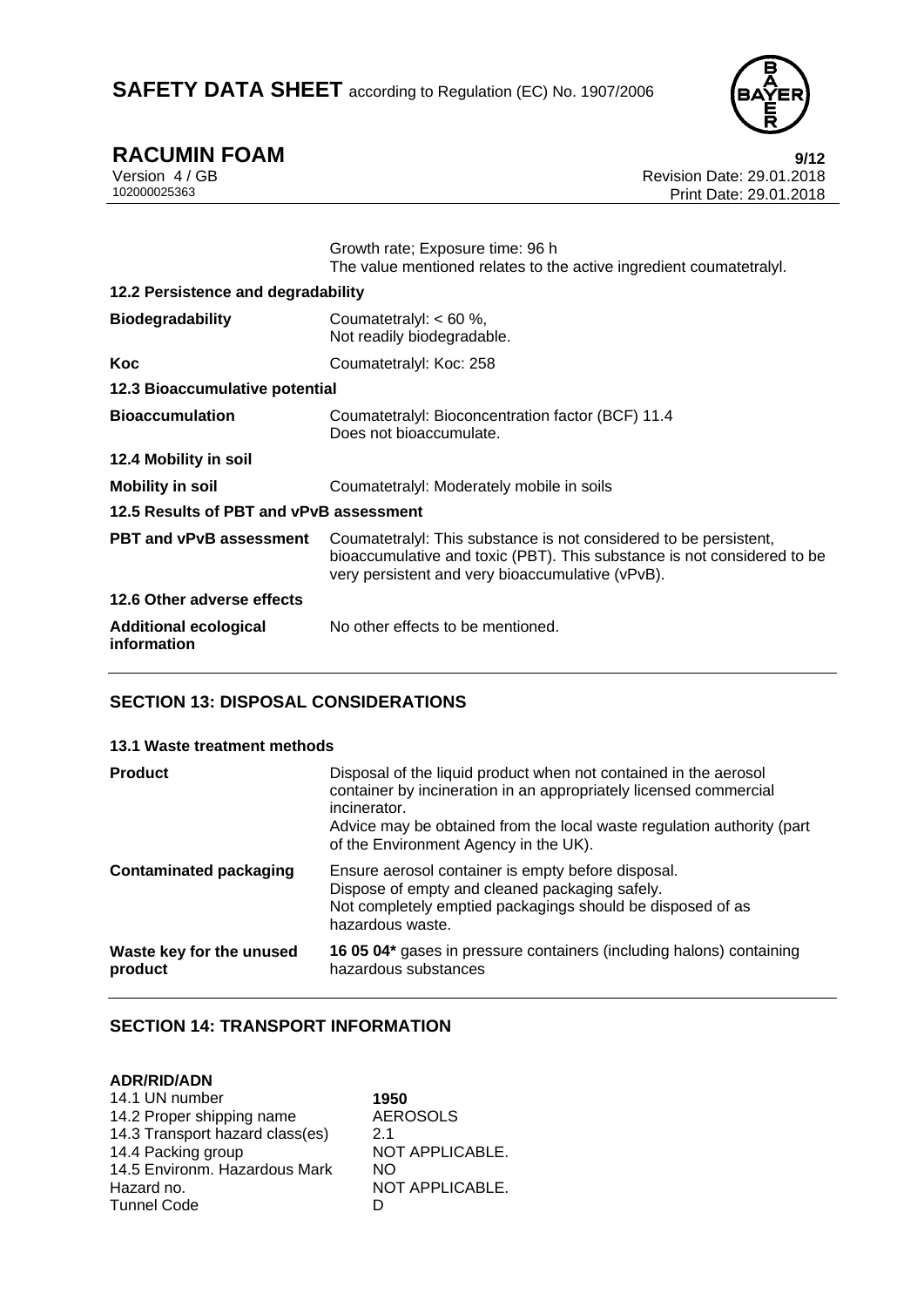

**RACUMIN FOAM 10/12**

Version 4 / GB Revision Date: 29.01.2018 Print Date: 29.01.2018

This classification is in principle not valid for carriage by tank vessel on inland waterways. Please refer to the manufacturer for further information.

## **IMDG**

| 14.1 UN number                  | 1950            |
|---------------------------------|-----------------|
| 14.2 Proper shipping name       | AEROSOLS        |
| 14.3 Transport hazard class(es) | 2.1             |
| 14.4 Packing group              | NOT APPLICABLE. |
| 14.5 Marine pollutant           | NO.             |
|                                 |                 |

## **IATA**

| 14.1 UN number<br>14.2 Proper shipping name<br>14.3 Transport hazard class(es)<br>14.4 Packing group | 1950<br>AEROSOLS, FLAMMABLE<br>21<br>NOT APPLICABLE. |  |  |
|------------------------------------------------------------------------------------------------------|------------------------------------------------------|--|--|
| 14.5 Environm. Hazardous Mark                                                                        | NO.                                                  |  |  |
| UK 'Carriage' Regulations                                                                            |                                                      |  |  |

| 14.1 UN number                  | 195 |
|---------------------------------|-----|
| 14.2 Proper shipping name       | AEI |
| 14.3 Transport hazard class(es) | 2.1 |
| 14.4 Packing group              | NO. |
| 14.5 Environm. Hazardous Mark   | NO. |

14.1 UN number **1950 AEROSOLS** NOT APPLICABLE.

## **14.6 Special precautions for user**

See sections 6 to 8 of this Safety Data Sheet.

**14.7 Transport in bulk according to Annex II of MARPOL and the IBC Code**  No transport in bulk according to the IBC Code.

## **SECTION 15: REGULATORY INFORMATION**

## **15.1 Safety, health and environmental regulations/legislation specific for the substance or mixture**

## **UK and Northern Ireland Regulatory References**

This material may be subject to some or all of the following regulations (and any subsequent amendments). Users must ensure that any uses and restrictions as indicated on the label and/or leaflet are followed.

## **Transport**

Carriage of Dangerous Goods and Use of Transportable Pressure Equipment Regulations 2009 (SI 2009 No 1348)

Merchant Shipping (Dangerous Goods and Marine Pollutants) Regulations 1997 (SI 1997 No 2367) Air Navigation Dangerous Goods Regulations 2002 (SI 2002 No 2786)

## **Supply and Use**

Chemical (Hazard Information and Packaging for Supply) Regulations 2009 (SI 2009 No 716) Chemical (Hazard Information and Packaging for Supply) (Northern Ireland) Regulations 2009 Control of Substances Hazardous to Health Regulations 2002 (SI 2002 No 2677) EH40 Occupational Exposure Limits - Table 1 List of approved workplace exposure limits Control of Pesticide Regulations 1986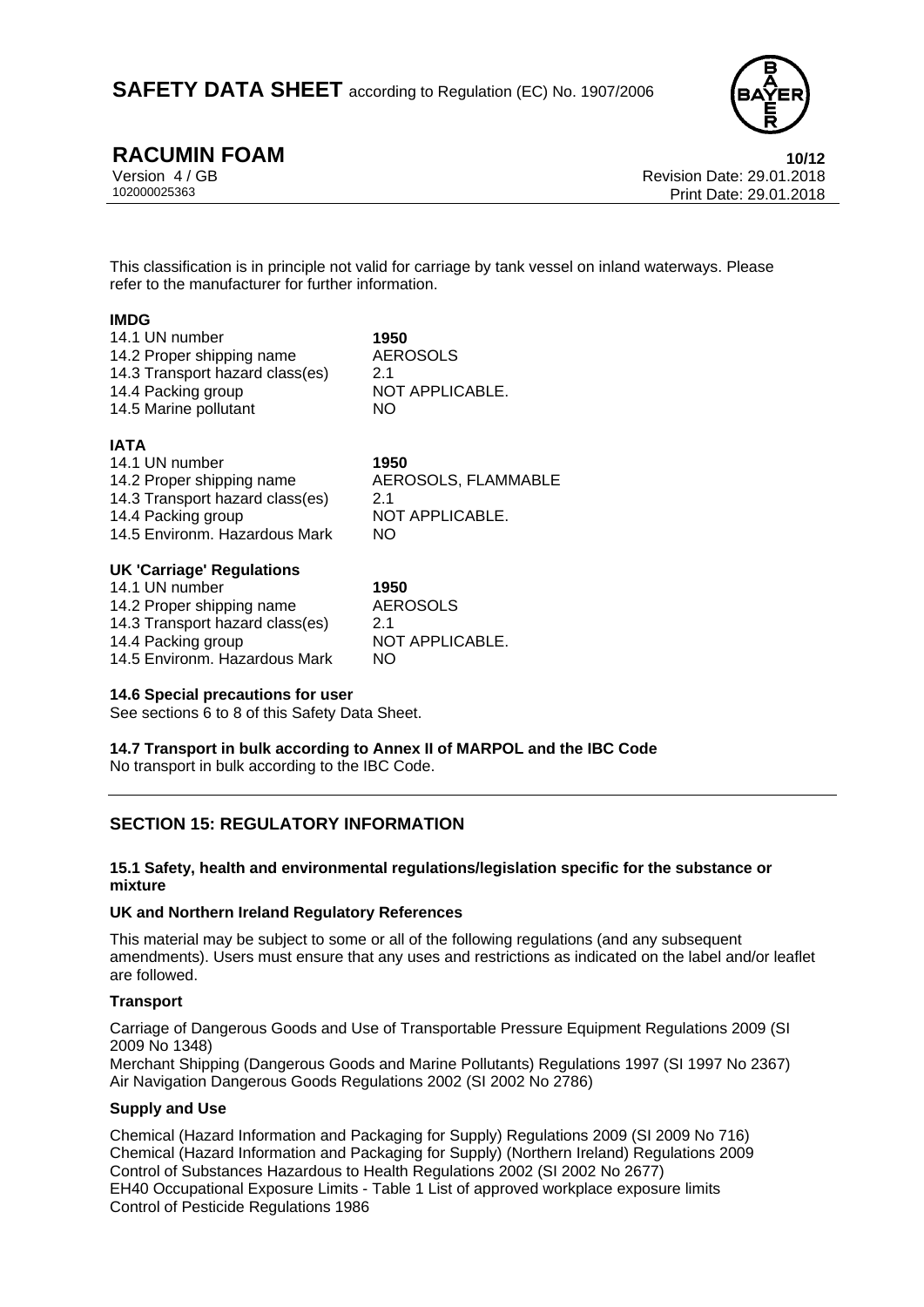

**RACUMIN FOAM** 11/12<br>Version 4/GB 11/12 Version 4 / GB Revision Date: 29.01.2018 Print Date: 29.01.2018

Dangerous Substances and Explosive Atmospheres Regulations 2002

## **Waste Treatment**

Environmental Protection Act 1990, Part II Environmental Protection (Duty of Care) Regulations 1991 The Waste Management Licensing Regulations 1994 (as amended) Hazardous Waste Regulations 2005 (Replacing Special Waste Regulations 1996 as amended) Landfill Directive Regulation on Substances That Deplete the Ozone Layer 1994 (EEC/3093/94) Water Resources Act 1991 Anti-Pollution Works Regulations 1999

## **Further information**

WHO-classification: III (Slightly hazardous)

## **15.2 Chemical safety assessment**

A chemical safety assessment is not required.

## **SECTION 16: OTHER INFORMATION**

## **Text of the hazard statements mentioned in Section 3**

| H <sub>220</sub>           | Extremely flammable gas.                                                |  |
|----------------------------|-------------------------------------------------------------------------|--|
| H300                       | Fatal if swallowed.                                                     |  |
| H302                       | Harmful if swallowed.                                                   |  |
| H310                       | Fatal in contact with skin.                                             |  |
| H318                       | Causes serious eye damage.                                              |  |
| H330                       | Fatal if inhaled.                                                       |  |
| H372                       | Causes damage to organs (Blood) through prolonged or repeated exposure. |  |
| H412                       | Harmful to aquatic life with long lasting effects.                      |  |
| Abbrovistione and acronyme |                                                                         |  |

## **Abbreviations and acronyms**

| SI              | <b>Statutory Instrument</b>                                                                                       |
|-----------------|-------------------------------------------------------------------------------------------------------------------|
| EH40 WEL        | <b>Worker Exposure Limit</b>                                                                                      |
| ADN             | European Agreement concerning the International Carriage of Dangerous Goods by<br><b>Inland Waterways</b>         |
| ADR.            | European Agreement concerning the International Carriage of Dangerous Goods by<br>Road                            |
| <b>ATE</b>      | Acute toxicity estimate                                                                                           |
| CAS-Nr.         | <b>Chemical Abstracts Service number</b>                                                                          |
| <b>ECx</b>      | Effective concentration to x %                                                                                    |
| EC-No.          | European community number                                                                                         |
| <b>EINECS</b>   | European inventory of existing commercial substances                                                              |
| <b>ELINCS</b>   | European list of notified chemical substances                                                                     |
| EN              | European Standard                                                                                                 |
| EU              | European Union                                                                                                    |
| IATA            | International Air Transport Association                                                                           |
| <b>IBC</b>      | International Code for the Construction and Equipment of Ships Carrying Dangerous<br>Chemicals in Bulk (IBC Code) |
| IC <sub>x</sub> | Inhibition concentration to x %                                                                                   |
| <b>IMDG</b>     | International Maritime Dangerous Goods                                                                            |
| Conc.           | Concentration                                                                                                     |
| LCx             | Lethal concentration to x %                                                                                       |